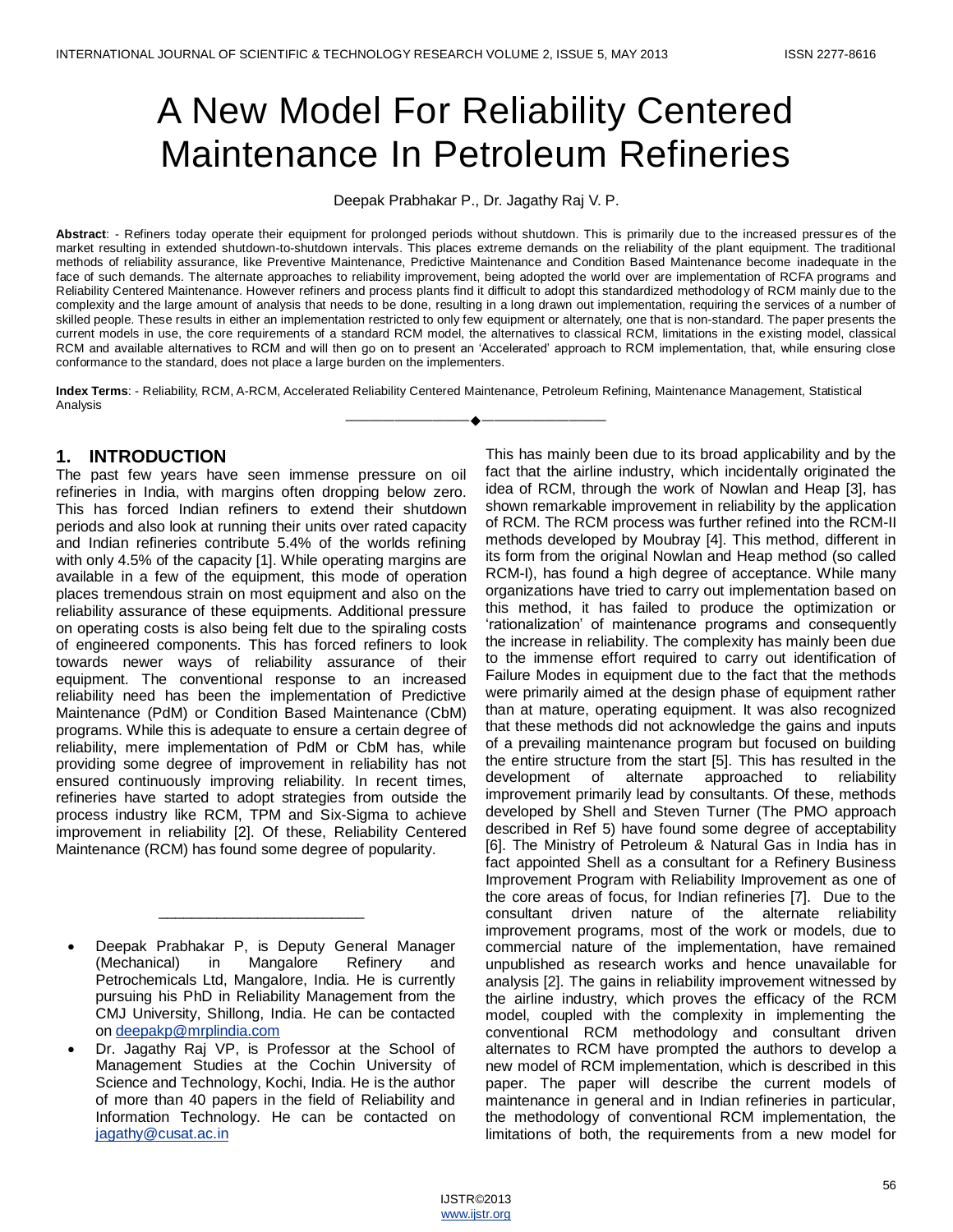RCM, the development of the new model and the approach to implementing these models in refineries.

# **2. EXISTING MODEL**

The maintenance response to the need for preventing failures has been to have a Predictive Maintenance program that has both condition-based tasks and time-driven tasks [8]. Condition-based tasks are derived mainly from Vibration analysis [9]. Time-driven tasks typically arise out of equipment manufacturer recommendations and are conventionally referred to as PM Tasks or PM Plans. In addition to the PM Plans and the PdM plans, most organizations employ a Root Cause Failure Analysis program (RCFA). In the case of Indian refineries the Oil Industry Safety Directorate (OISD) has through its standards specified the type of maintenance strategies to be adopted by these refineries. These standards prescribe that as a minimum, the refineries have a PM Program [10], a PdM program [11] and an RCFA program [12]. This ensures that a preliminary level of reliability assurance is achieved in these plants. The author's refinery also uses categorized MTBF as a measure of the equipment reliability from early 2002 [13]. Considering these facts the present model of maintenance and reliability assurance practiced in general in Indian refineries is displayed in the figure 1.



**Figure 1- Existing Model**

# **3. LIMITATIONS OF THE EXISTING MODEL**

One of the primary issues relating to the existing model is that it is a static model. Once a PM or PdM program has been generated the actions do not change automatically based on the observed performance of the program. While an RCFA program does generate failure causes, this only results in the upgradation of the equipment or replacement of an inferior component by a superior component. This model does address core issues with reliability of equipment but has the following deficiencies:

- The model does not accept inputs from sources other than the equipment itself
- Equipment has to experience a failure before the corrective actions kick in
- Model treats all equipment as alike and decides on PM and PdM based on a onetime criticality analysis
- PM and PdM programs do not vary with time

These limitations result in a condition wherein, after some time of distinct reliability improvement, the organizations encounter insignificant of no improvement in reliability (as measured by the MTBF) [6]. For refineries that wish to proceed further, the conventional model is inadequate and this needs refinement.

## **4. CONVENTIONAL RCM PROCESS**

As stated earlier, the classical or conventional RCM developed by Nowlan& Heap was developed into an approach that can be implemented in a broad spectrum of industries by Moubray and in the SAE standard. The conventional RCM implementation described in the guiding standard published by SAE [14] is through a 7-step process. The steps involved are briefly described below:

### **4.1 Function**

The first step is defining the function of the equipment. The function definition needs to be clear and needs to contain 'a verb, object and a performance standard'. The performance standard as defined in this statement needs to be what is desired by the organization. An example statement is "Pump" ABC shall deliver flow of 200 m3/hr at 20 bar discharge pressure".

### **4.2 Functional Failures**

All failure states that can happen to the equipment need to be defined. This can be in the form of deviation or absence of performance. Low Flow, No Flow, Low pressure are examples of functional failures.

### **4.3 Failure Modes**

Once failures have been defined, the failure modes need to be defined. The requirement is that modes that are 'reasonably likely' to cause each failure needs to be identified. The responsibility of what constitutes a likely failure is again what is required for the organization. Normal modes like deterioration, design defects, human error needs to be identified in this step.

#### **4.4 Failure Effects:**

After identification of the failure modes the effects of the failures needs to be identified in case specific action is not adopted in order to prevent the failure. Failure effects need to contain the information needed to support the evaluation of the consequences. Some examples of failure effects would be – Leakage, Fire.

#### **4.5 Failure Consequences:**

Failure effects lead to certain consequences. The consequences need to be highlighted for each failure effect and the needs to be further categorized as hidden and evident. Additionally the consequences also need to be categorized as pure economic or as affecting environment and safety. The consequences are evaluated assuming that there is no specific method to anticipate, prevent or detect the failure, unlike the failure effects, which are evaluated considering the presence of an anticipation/ prevention/ detection mechanism.

#### **4.6 Failure Management Policy Selection:**

Once consequences are identified for each failure, the organization needs to choose what policy it will follow for each of these failures. Broadly, the policy needs to be to either prevent the failure from occurring or to predict the failure as it happens (called proactive tasks). When any one of these policies is adopted, the organization needs to have in place the required preventive maintenance programs or a predictive maintenance program in place.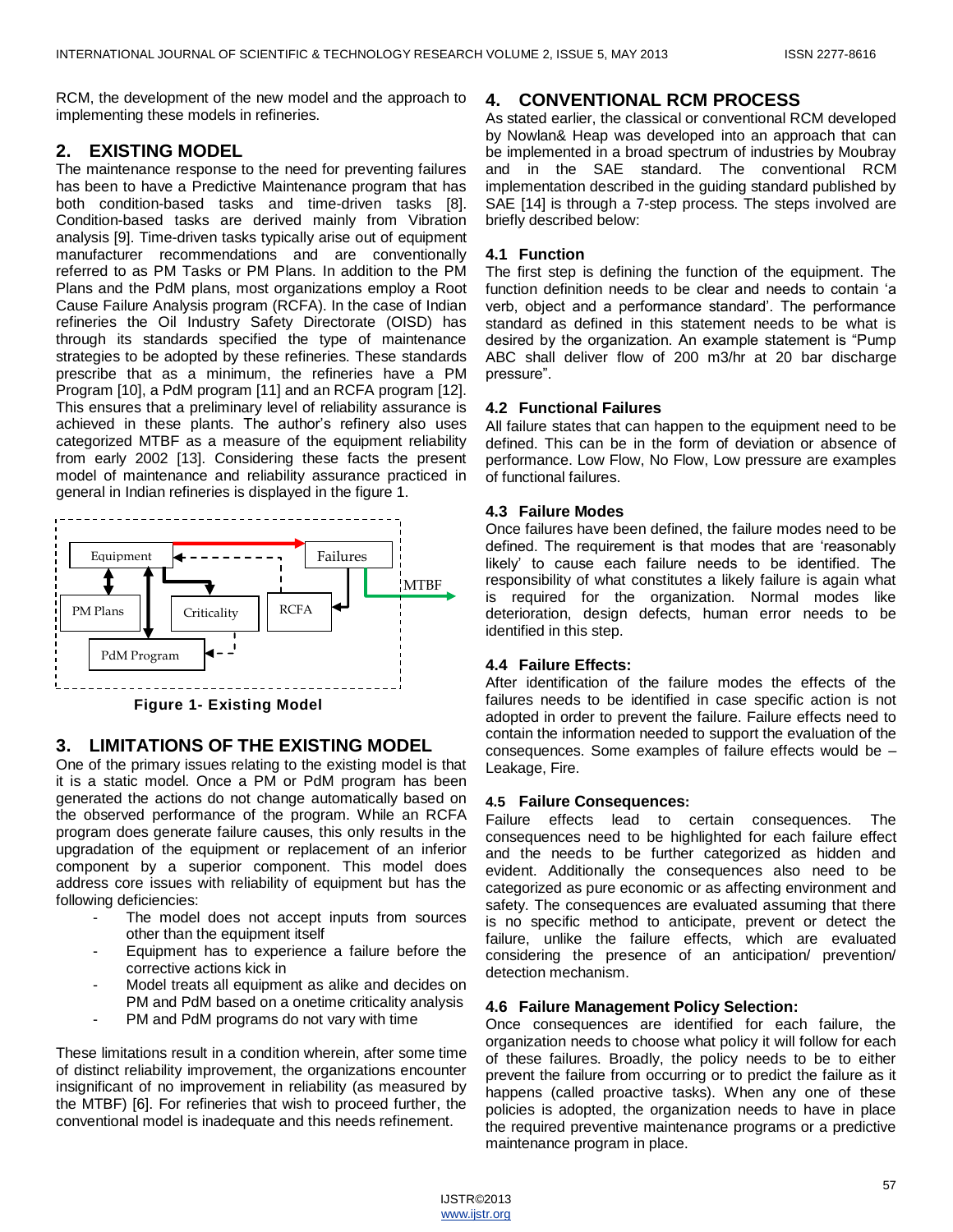#### **4.7 Default Actions:**

In case the organization is unable to find a suitable proactive task to be applied to a failure, a policy of run to failure or a one-time change may be adopted. The run to failure task can to be selected only if the failure does not have any impact on the environment or safety.

## **5. LIMITATIONS OF CONVENTIONAL RCM**

The conventional RCM approach has some major limitations that prevent the application in refineries.

### **5.1 Reasonable Likelihood:**

Reasonable likelihood is often described as 'a likelihood that meets the test of reasonableness, when applied by trained and knowledgeable people' [15]. However, in reality this is difficult to achieve and can cause disputes between the implementers and the verifiers, mainly due to the lack of an objective measure of reasonability. This forces the implementers to default to carrying out a FMECA on the equipment. In fact one of the major criticisms from the classical school of RCM against any alternate approached has been the establishment of reasonable likelihood.

### **5.2 FMECA:**

The only way to remove the ambiguity in assuring reasonableness would be to carry out Failure, Mode, Effects and Criticality Analysis (FMEA or FMECA) on their equipment as suggested in the process developed by Moubray [4]. The normal approach to carrying out FMECA is by evaluating the equipment from the design angle and this result in an implementation that involves evaluating large number of failure modes per equipment. The method of FMECA was standardized in the MIL standard MIL-1629A [16] and in the IEC standard 60812 [17]. Considering that that there are 33failure modes prescribed in IEC812 which need to be evaluated, the total number of analyses for a medium size refinery would be to the order of nearly 50000, assuming that medium sized refineries have close to 2000 rotating machinery. This makes the task of carrying out FMECA highly time-consuming. It is now quite obvious that refiners with limited manpower are not in a position to carry out this analysis in a small time frame.

## **5.3 Sub-Optimality:**

Due to the time consuming nature of the classical FMECA, in many places only critical equipment are analyzed [18]. These results in an implementation that does not take care of all equipment, which in turn results in an implementation that does not ensure consistent gains in reliability. Critical equipment, are better designed than other equipment and as it is would possess high reliability. Studies at the author's refinery [19] have shown that the in a 6 month period there were no failures of critical machinery whereas the non-critical machinery experienced large number of failures. By carrying out the FMECA in only critical equipment, the implementation becomes sub-optimal. Recognizing the limitations many alternate approaches to conventional RCM model have been proposed. Three popular models are also discussed in detail.

# **6. ALTERNATIVES TO RCM AND LIMITATIONS**

Many alternatives to RCM have been proposed. These alternates can be best divided as research driven and consultant driven. Research driven approaches, where a large number of models with mathematical or probabilistic approached have been suggested [2] [20] [21], have not found many practical applications mainly due to the high levels of skill, often mathematical, required in handling these models. Quite a few consultant driven approaches have also been proposed – prominent among them being the Streamlined RCM (or SRCM) [18], the PM Optimization (PMO) from Turner [5] and TPM which in India is spearheaded by the Confederation of Indian Industries (CII).

## **6.1 SRCM:**

Streamlined RCM or SRCM is an approach that has been put forth as simplifying the RCM implementation and was initially applied in the nuclear industry. This method consists of "identifying the failure mode that each existing maintenance task is supposed to be preventing and then work forward again through the last three steps of the RCM decision process to re-examine the consequences of each failure and to identify a more cost-effective failure management policy". Further this approach concentrates on analyzing critical equipment, critical failures and concentrating on the last 3 steps of the RCM process. SRCM has been criticized for being focused more on maintenance cost optimization rather than on reliability improvement [18].

## **6.2 PMO:**

PM Optimization is another alternative to RCM. This process, which closely mirrors the classical RCM process, but with a difference in the order of the execution as in SRCM starts with review of existing tasks, and then carries out an analysis of the failure modes as a group rather than individually as done for RCM. The functional analysis which is mandatory in an RCM process is an optional step and the stated aim is to "generate a list of failure modes from the current maintenance program, an assessment of known failures and by scrutiny of technical documentation – primarily Piping and Instrumentation Diagrams (P&IDs)" [5]. This process too has been criticized for ignoring the function failures and for concentrating on the realization of an effective PM program rather than on overall reliability improvement [22].

## **6.3 TPM:**

Total Productive Maintenance or TPM is used as an alternate to improve the effectiveness of equipment. The focus of TPM is more on involvement of people from various functions in the equipment operation and which thereby raises equipment effectiveness. TPM has been demonstrated as beneficial in reducing equipment breakdowns, minimizing idling and minor stops (indispensable in unmanned plants), lessening quality defects and claims, boosting productivity, trimming labour and costs, shrinking inventory, cutting accidents, and promoting employee involvement [23]. Review of published literature suggest that while TPM has found acceptance in manufacturing industries, in the process industries particularly in refineries the application has been limited. TPM has also been criticized for not being a unique process by itself, but rather seems to borrow aspects from many areas like Business Process Reengineering & Continual Improvement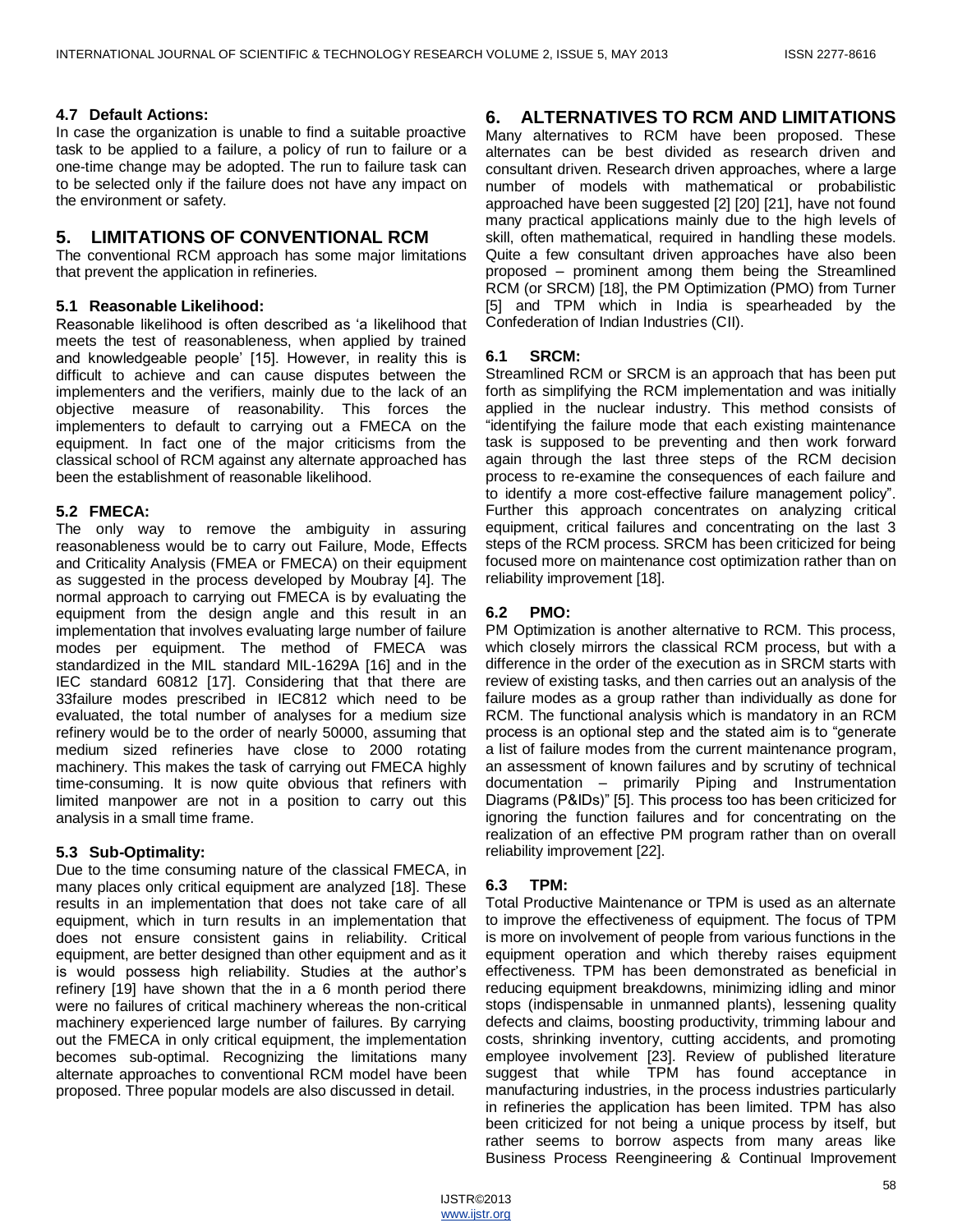[24] As can be seen from the alternate methods and their criticisms, there is a lack of convergence between the requirements and the benefits possible on a full-fledged conventional RCM implementation and the alternate methods currently in practice. This opens the need to develop an alternative approach to RCM that to a large extent, eases the complexity of implementation, allows for a high degree of accuracy and also considers the inputs of the prevalent maintenance program. It is also clear from the alternatives and their criticism, that, though the depth of analysis can be limited, the methodology needs to closely mirror the prescription of the standard methodology to accrue the true benefits of RCM.

# **7. DEVELOPING THE NEW MODEL**

As has been described earlier, RCM is a proven tool for continuous reliability improvement. However, there is a need for ensuring faster implementation as well as simplifying the process of implementation. Based on the criticism of the previous approaches to simplifying the process the following can be considered as minimum requirements for the new model:

- **i.** The process should consider the existing maintenance practices and outcomes
- **ii.** All failure modes that are reasonably likely to occur must be considered
- **iii.** Critical equipment need more intensive analysis
- **iv.** The model should provide results quickly
- **v.** The results should be measurable at a macro level
- **vi.** The new model should integrate with existing practices

These requirements are analysed in the following sections.

#### **7.1 Consider existing maintenance practices:**

Refineries in India have a reasonably robust maintenance program driven by the statutory requirements. These programs result in Preventive Maintenance (PM) schedules, Predictive Maintenance (PdM) and Failure Analysis records. The A-RCM model focuses on adding on to these PM & PdM programs and also extensively use the RCFA outputs to drive the program. The use of these failure analysis outcomes will greatly aid establishing likelihood of occurrence of Failure Modes.

#### **7.2 Considering 'reasonably likely' Failure Modes**

As described in section 5.2, the major factor that consumes time in a conventional RCM process, is carrying out the FMECA. The FMECA approach relies on a function-failurefailure mode-cause route so as arrive at a set of modes that meet the requirement of reasonably likelihood set out by the SAE standard. In any refinery that has been in operation for some time and which follows one of the basic strategies, namely Preventive Maintenance or Predictive Maintenance, a large number of failures and failure modes would be experienced. Analysis of failures of different components, which occurred in a period of 6 months in the author's refinery were analyzed. Analysis was carried out separately for the following categories -Turbomachinery failures, Motor Failures, Mechanical Seal failures in Process Pumps and Mechanical Equipment Bearings. The probability that the failure mode of any of the failures in the period under consideration had

occurred sometime in the past long with the number of distinct failure modes is given below for each of the categories: **Table 1- Probability that a current failure mode has occurred in the past**

| Category            | No.<br><b>Failures</b> | No. with a<br>Repeating<br>Mode | Prob. of<br>repetition | No. of<br><b>Modes</b>        |
|---------------------|------------------------|---------------------------------|------------------------|-------------------------------|
| Turbom-<br>achinery | Nil                    | Not quanti-<br>fiable           |                        | Few<br>Common<br><b>Modes</b> |
| <b>Motors</b>       | 40                     | 40                              |                        | 6                             |
| <b>Bearings</b>     | 57                     | 53                              | 0.93                   | 8                             |
| Seals               | 56                     | 54                              | 0.964                  | 9                             |

From the data in Table-1, it is clear for that all equipment except turbomachinery like Steam Turbines, Compressors etc, the probability that a failure mode has already occurred is extremely high. As larger data is analyzed a pattern emerges that the probability would increase with age of the plant. In fact, this relation can intuitively be arrived at by the fact that in the initial stages of commissioning, the failure patterns are quite varied and with time the unit experiences the majority of failure that 'could' have happened on the equipment. This effect, of a unit having experienced all ‗probable' failures can be utilized in arriving at the failures that have a 'reasonable likelihood' of occurrence within the plant. It would be safe to assume, given the high probabilities of repetition of failures that, any failure that can happen in a particular unit, would be a subset of the failures that have already happened in the plant. This assumption is all the more valid when one considers that there is a strategy in place in any unit, aimed at preventing a particular subset of all failures, and the failures that have been occurring in the plant are in spite of the strategy. Hence for a given unit or plant, with a defined strategy of failure prevention in place, a robust mechanism for capturing failure data and standard maintenance practices, past failures in the particular category of equipment constitute a 'reasonably likely' failure mode. This means that the past failures in a particular category of equipment (say pumps) can be used, with a high degree of accuracy, as the failure modes that need to be analyzed while carrying out the RCM implementation. This high probability of repetition is used by the A-RCM model as an input.

#### **7.3 Critical Equipment to be treated separately**

The analysis in section 7.2 indicates that, due to nature of the construction of the equipment and the maintenance procedures adopted for critical equipment (mainly turbomachinery), large numbers of failure modes are eliminated or occur at very low frequencies. This prevents using data from the previous failures to generate a reasonably likely set of failure modes and hence for such equipment mainly large turbomachinery, the only option is to carry out the FMECA as per the classical approach. However due to the limited number of turbomachinery, this analysis may not be as time consuming as would have been if all rotating machinery were to be analysed.

#### **7.4 Quick Results**

One of the issues with the conventional RCM process is that the analysis takes time and consequently, the results of the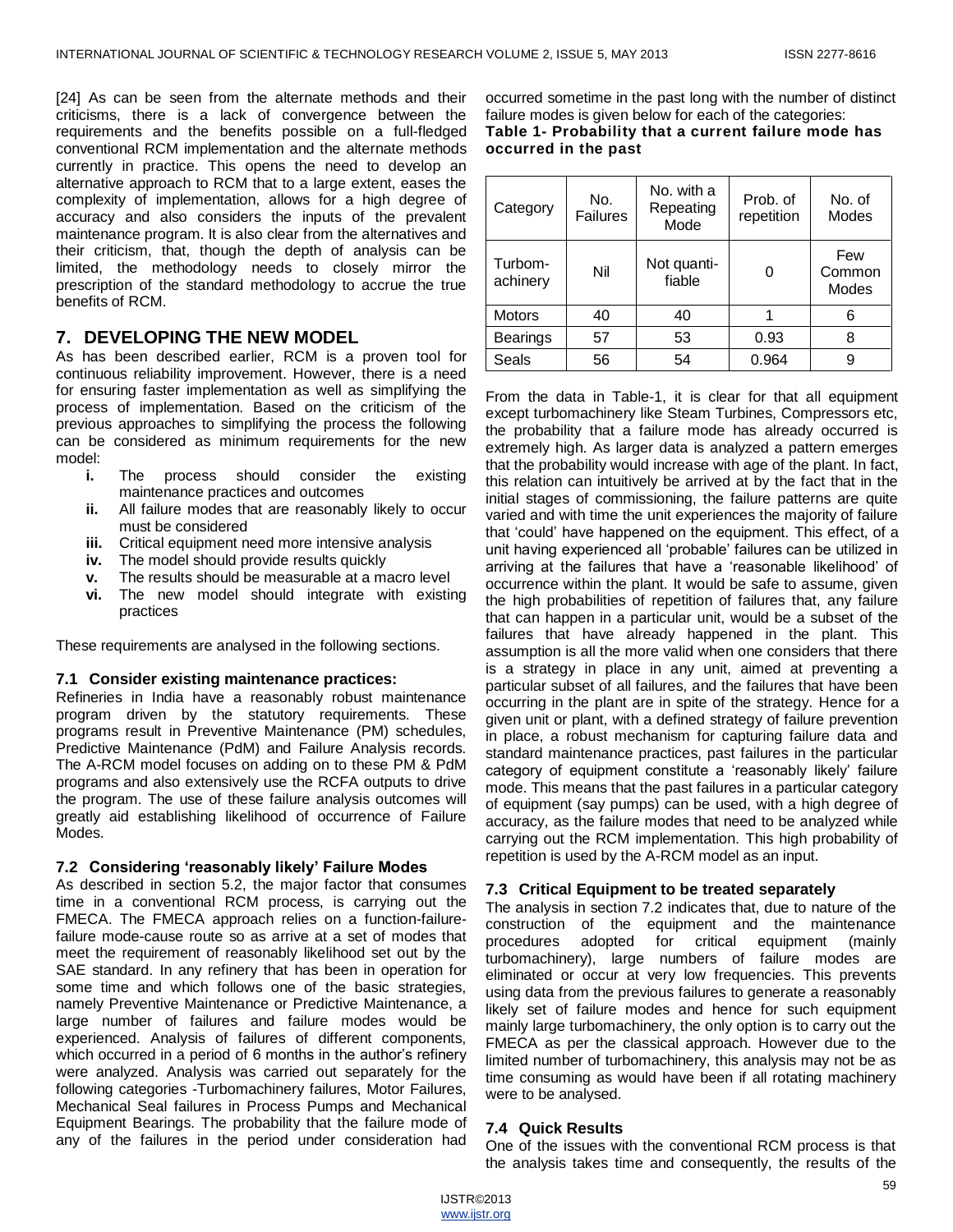program accrue after a substantial period of time. The new model should eliminate the time lag and allow for quicker realisation of benefits. Towards this end, along with the model developed here, an approach to the physical implementation also needs to be developed.

#### **7.5 Measurable at Macro Level**

The program should have a measurable parameter/s that demonstrates the performance of the program adequately. As the purpose of maintenance programs in refineries is to primarily ensure availability of equipment, and availability is directly connected to MTBF, this can be the primary parameter. Failure data of rotating machinery can be considered as a reliability model with repairs and equal probability of failure of all equipment at the same time. In this case the failure time of individual equipment can be approximated to a two parameter Weibull distribution the CDF of which is given by [13] [25] [26]

$$
F(x) = 1 - exp((-t/\alpha)^{\wedge}\beta)
$$

Based on standard methods of analysis [26], the MTBF can be calculated from the regression of the failure data with a median rank (MR). Though Maximum Likelihood (ML) has been suggested as a better alternative to MR [27], due to the ease of calculation, the authors propose to use MR calculated by Bernard's approximation as for the regression since the calculation will need to be done by users without sophisticated knowledge of statistics and advanced computing tools at their disposal. The method is proposed was developed and demonstrated by the author in 2002 [13]

Based on this the model calculates the MTBF as:

$$
\tau = a.\Gamma(1/\beta + 1)
$$

Where ' $\alpha$ ' is the shape factor and ' $\beta$ ' is the scale factor. The parameter  $\beta$  is a good indicator of the maturity of the system [27]. A study of the parameter indicates that above a value of 2, the CDF tends to concentrate around a mean value. Hence along with the measurement of MTBF, the model also should include the tracking of this parameter as a measure of the effectiveness. Interpretation of the parameter  $\beta$  can provide important clues on the type of failures taking place. If MTBF increases with the b values lower that 2 indicates that failures are still occurring before maturity and there exists a scope for improvement, whereas a value higher than 2 indicates a maturity of the failures.

## **7.6 Integration**

Any new process or model needs acceptance of the users. The human factor has been cited as a major hurdle in the acceptance of newer processes. In Indian refineries where there is a mix of skills, this resistance is expected to be all the more prevalent. Hence the new model should be tightly integrated with the existing processes and the additional actions generated out of the new model should be adding on the existing PM and PdM program rather than creating a separate set of processes for implementation. Since the primary outcome of such a process would be the speeding up of the RCM process, the authors propose that the process described here be called as the Accelerated RCM or the A-RCM model. Considering these factors, the new model for the RCM implementation in process industries, with specific application to Indian refineries has been developed and is described in the succeeding sections.

# **8. THE A-RCM MODEL**

In the preceding section, the core requirements of a new model were developed. These requirements can be translated as Inputs, Desired Outputs and Parameters for measurement.

### **8.1 The Model Definition**

## **8.1.1 Inputs to the Model**

The key inputs that the new model requires are:

- Equipment Criticality
- Equipment History of the population
- Failure modes of previous failures
- Existing Preventive & Predictive Programs

#### **8.1.2 Desired Outputs**

The model should ideally provide the following:

- Preventive Maintenance Schedules
- Predictive Maintenance recommendations
- Design Changes

# **8.1.3 Parameters for measuring effectiveness**

As stated earlier the parameters for measuring the effectiveness of the new model are:

- MTBF
	- Scale parameter ' $\beta'$  (described in later sections)

## **8.2 The Model**

The new model is sown in Figure 2.



#### **8.3 The A-RCM Process**

The development of a model does not guarantee effective implementation. It is imperative that, the model developed is also accompanied by a detailing of how the model should be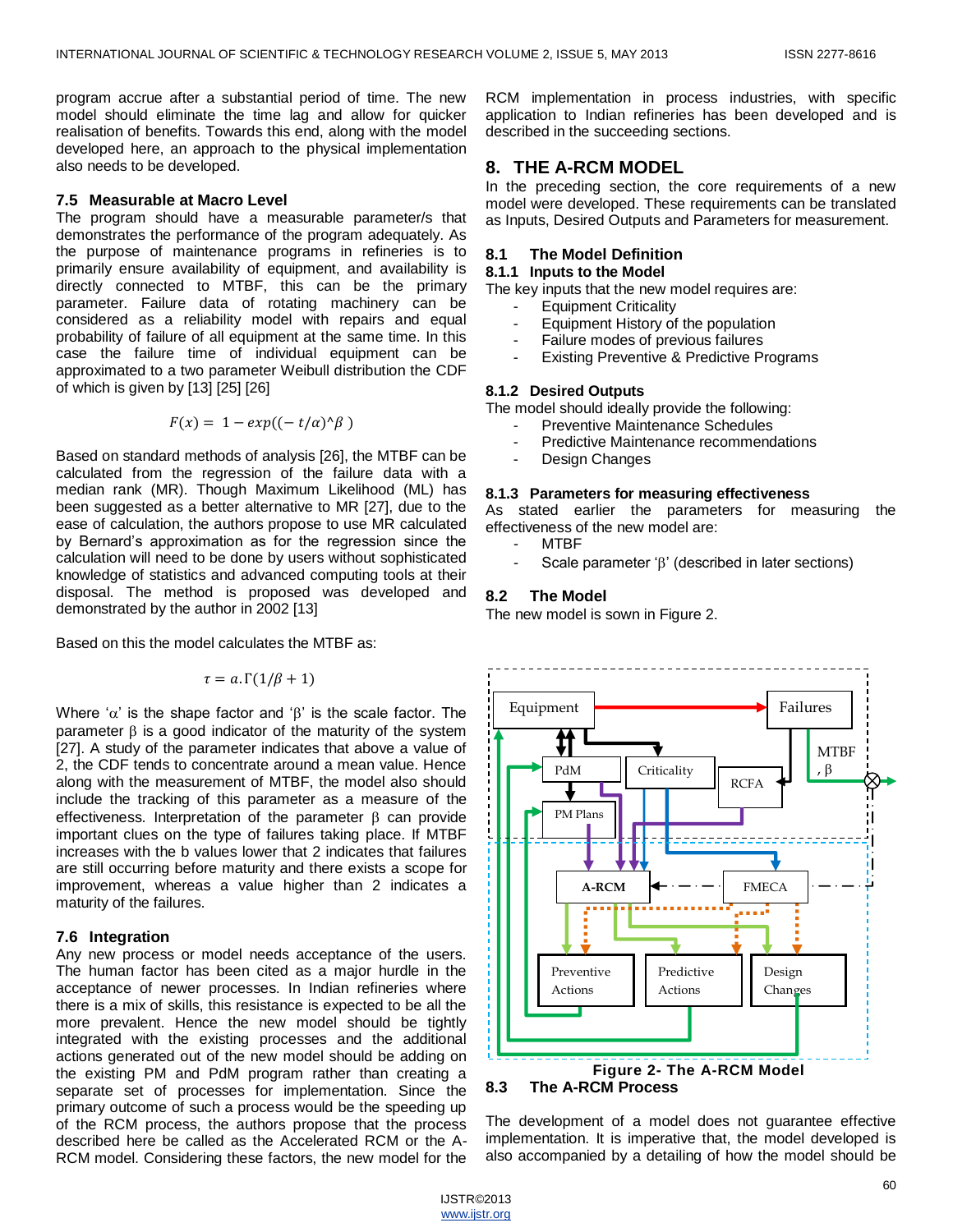deployed. This is the key to success and practical application of the model. Additionally, the stated objectives of this work were to create a model that can be easily implemented and also one that provides immediate improvement in reliability for the users. This section then describes the process of implementation of A-RCM. During the model development we had stated that one of the key inputs to the model is the prevalent failure modes of the plant or location from the equipment history or the output of the existing RCFA program. The process of collecting past failure modes can be utilized to effectively accelerate the reliability improvement, before the formal completion of the A-RCM implementation. A four-stage methodology of implementation for ensuring that the new model of RCM implementation results in truly 'Accelerated' reliability improvement, is detailed below.

#### **Stage 1 – Reliability Audits and Analysis:**

The first step in implementing A-RCM is to carry out reliability audits. This step involves collecting information from history files and/or the ERP/ CMMS system regarding past failures of all equipment. The information collected needs to be organized in the form of Reliability Audit sheets. Here the numbers of particular kind of failure that has been experienced in the equipment is detailed. This information, along with a brief note on the type of failures that have been faced, forms the Reliability Audit Sheet. Such sheets need to be generated for all equipment under consideration. While individual organizations can choose to select particular classes of equipment for analysis, this method will be more beneficial if all equipment that have an impact on the operation of the plant are considered for analysis. Typically, majority of rotating machinery have standby equipment. While carrying out the reliability audit, the first step in acceleration would be to immediately carry out the RCFA recommendations of the failed equipment, on all its standby equipment, even if the failure has not been experienced by the standby. This immediately prevents one potential failure mode from recurring. The second step while carrying out the audit is to identify the failure modes that have occurred most frequently in each of the equipment. These failure modes need to be flagged as critical failure modes. Here it needs to be noted that there may be persistent minor issues that, though not considered as a failure, may be contributing to the poor MTBF of the equipment in the long run. A very representative sample was observed by the author while carrying out the reliability audit at his refinery. In this pump, the mechanical seal had an MTBF of around 24 months which was high enough to get exclude the equipment from the 'bad actors'. However on closer examination of the equipment history, it was observed that the seal flush lines used to get de-choked once every 8 months. Flush is an important aspect of seal performance and though maintenance was being carried out, these were post the chokage, resulting in the seal running in less optimal operating conditions for some time. The cleaning of flush line was moved to a 6 month preventive task and the seal MTBF has thence more than doubled. The third step in this is to identify the top 10% equipment that has had the largest number of failures. These are to be considered as the 'bad actors'. These equipment need to be analyzed first. This step too results in a quicker accrual of the benefits.

#### *Activities in this stage:*

- 1. Carry out reliability audits and list equipment wised failure modes
- 2. Apply RCFA actions of failed equipment to its standby
- 3. Identify activities that occurred the most frequently and address these immediately
- 4. Identify the bad actors on the basis of highest number of failures and further analyze these first

#### *Outcome of this stage:*

- 1. List of equipment wise failure modes
- 2. Action on standby equipment of failed equipment
- 3. Identification of 'bad actors'

The net result of this stage is that a list of failure modes applicable is now available for all equipment. This stage also results in actual implementation of some reliability improvement programs.

#### **Stage 2 – Identifying Likely Failure Modes**

Once the list of failure modes, which have already occurred in the location or plant, is available from Step1 of the process the step 2 of the process, namely, identification of likely failure modes need to be carried out. The Step 1 of the ARCM process will result in the identification of a large number of failure modes and causes. In order to identify only those failures that have a reasonable likelihood of occurrence in particular equipment, this failure data needs to be stratified. Analysis of the failure data from the author's refinery gives commonality of failure modes of the following groups:

- Make & Model for the drive part of the equipment (Bearings, couplings etc)
- Process Fluid for wetted parts of the equipment (Impellers, Seals, Corrosion etc)

Considering the commonality of failure modes across models and services, the equipment can be grouped into two major strata.

*Group1 – Make & Model:* The first grouping needs to be on the basis of Make and Model. It is a recognized fact that the behavior of the same type of equipment varies with manufacturer. There is also a high probability that the particular model exhibits the same behavior irrespective of the unit or service it is installed in. Grouping along the lines of the Make and Model of the equipment provides the failure modes that are inherent to that particular model of equipment and help in faster roll out of the actions to prevent failure.

*Group2 – Service:* The second grouping that needs to be done is in terms of the service. In this equipment, though belonging to different loops, but handling similar service can be clubbed together for analysis. This grouping gives the advantage of being able to map failures due to service, irrespective of the location of the equipment. An example of such stratification can be – "LPG Pumps", "HGO Pumps >300 degrees Temperature" etc. Once the groupings of all the equipments have been done as above, then all the failure modes that equipments in the particular group have experienced, are treated as potential failures for all equipment in that particular group. There will be two distinct sets of failure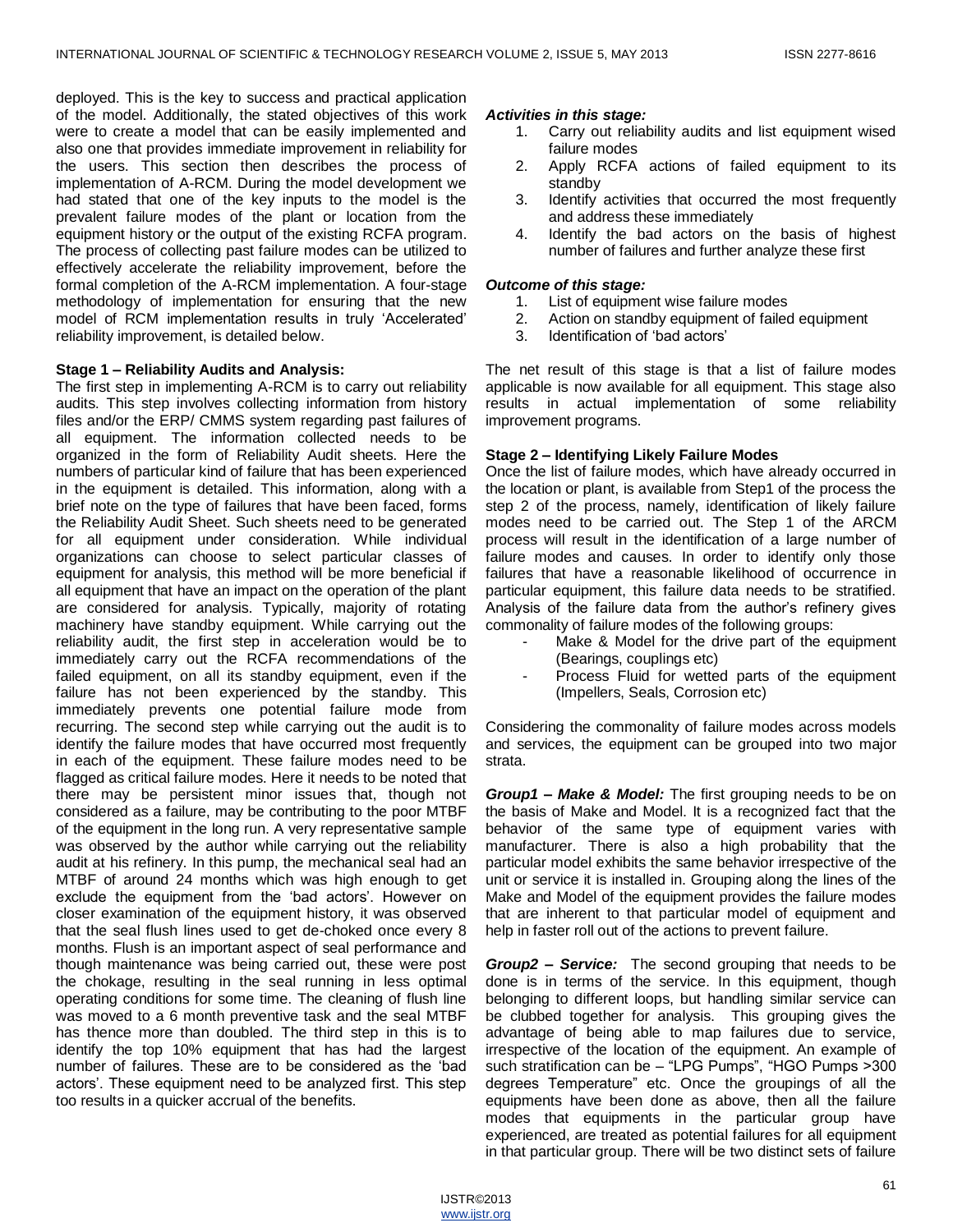modes & causes – for the drive side and for the wetted side, which emerges out of this stage. However, as we had stated earlier, the objective of this method is to provide immediate improvement in reliability. Therefore, as soon or even concurrently as the failure modes are identified for the group, the equipments need to be evaluated for the cause of the failure and a proactive method with which this failure can be prevented must be identified. This prevention needs to be applied for all equipments belonging to the particular group. For example a common failure cause that was observed for a particular make-model of pumps was the 'water entry into the bearing housing'. The solution that was applied to all the pumps of this make-model was the installation of bearing isolators which all but eliminated the failure mode completely. On completion of this stage, it is likely that there will be a large number of Preventive and Predictive actions emerging. In mature plants, where robust PM/ PdM efforts are already in place, the design change actions will be high. The prioritization of the actions for implementation now becomes important. For this the criticality of the equipment to the process is used as an input and equipment that have the higher impact on the process and safety are taken up first. This stage may also result in groups that have had no previous failures. For these groups, there is no option but to carry out the FMECA in Stage-3 of the implementation.

#### *Activities in this stage:*

- 1. Stratify the equipment on basis of make & model and on the basis of service
- 2. List all failure modes / causes encountered by all equipment in a particular group
- 3. Extend the failure modes & causes for each group, as potential failures for all equipment of the group
- 4. Apply the default actions (preventive, predictive or design changes) that prevent these failure modes from occurring to all the equipment

#### *Outcome of this stage:*

- 1. Grouped failure modes & causes
- 2. Preventive & Predictive actions for all equipment in the group
- 3. Design changes required
- 4. Groups where there have been no failures

This stage provides the quick identification of a large number of 'highly probable' failure modes and causes as well as the actions required to prevent these modes from occurring. The second stage leads to the highest gains in reliability for the unit.

#### **Stage-3 FMECA on Critical Equipment**

The previous stages helped identify failures with reasonable likelihood of occurrence. These stages also ensure that some action is implemented concurrently in order to prevent/ predict the potential failures. The next stage is carrying out the FMECA on the Critical Equipment. It is to be noted that the process suggested here varies from all other processes in that it only by Stage-3 that FMECA is taken up. (This activity, for the critical equipment, is purposely delayed due to the fact that critical equipments in process industries, especially refineries, are built following stringent standards like API 612, API610 etc and hence have very high inherent reliability). The methodology suggested by the MIL1629A standard as well as

the SAEJA1012 is adopted. To categorize the consequences, the Risk Priority Number (RPN) method as detailed in API RP 580 [28] is used. Alternate methods that can quantify the consequences in terms of indices can also be used. Based on the FMECA, the Preventive, Predictive of Design Change actions are identified for the Critical Equipment. Once analysis of critical equipments has been completed, then the groups where no failures were observed (identified in stage 2) are taken up for FMECA and potential failure modes and causes are identified along with the actions necessary to prevent these from occurring. This stage provides the final set of actions for implementation. In practice the FMECA on critical equipment will yield very few actions and the few actions that do get identified will require significant investment of cost and effort to implement.

### **Stage 4 – Sustaining the Program**

While the above three stages were based on the past data of the equipment, the implementation becomes a 'living' program only when it also contains steps to sustain the implementation. There are two important steps to sustenance – feedback and measurement.

**Feedback:** Subsequent to the rollout of the program, in the event of any failure, RCFA as well as the A-RCM Stage1 & Stage2 needs to be carried out immediately, but only for the group in which the equipment belongs. In case of a failure whose cause was already identified, then it can be concluded that the action that was being followed was incapable of preventing the failure and a new action needs to be finalized. This action now needs to be deployed across all the equipment in the group. In case the failure mode / cause is new, then the new action identified by the RCFA needs to be deployed across all equipment in the group. This will ensure that the model continuously 'learns' and updates itself and errors become lesser as time progresses.

**Measurement:** As detailed in section 7.5, the MTBF  $\&$   $\beta$ , calculated using the two-parameter Weibull Distribution is the ideal measure for the performance of the program. These two factors can indicate whether the program is successful and also the next steps in the program. While individual organizations can take calls based on their experience, an assessment table is given in Table-2.

#### **Table 2 - Decision tree based on MTBF and**

|   |                  |                                                                              | <b>MTBF</b>                                                              |  |
|---|------------------|------------------------------------------------------------------------------|--------------------------------------------------------------------------|--|
|   |                  | Stagnant                                                                     | Increasing                                                               |  |
| β | $≤ 1.5$          | Infant Mortality.<br>Increase PM &<br><b>PdM Efforts</b>                     | sub-<br>Program<br>optimal. Identify<br>'bad-actors' for<br><b>FMECA</b> |  |
|   | >1.5<br>$\leq$ 2 | Mature<br>Failures.<br>Concentrate of<br>Design<br>Changes                   | Program<br>Working.<br>Continue as is.                                   |  |
|   | >2               | Maximum life of<br>equipment<br>reached.<br>Replace<br>or<br>Repair decision | Continue<br>with<br>Program. Move<br>more equipment<br>to FMECA          |  |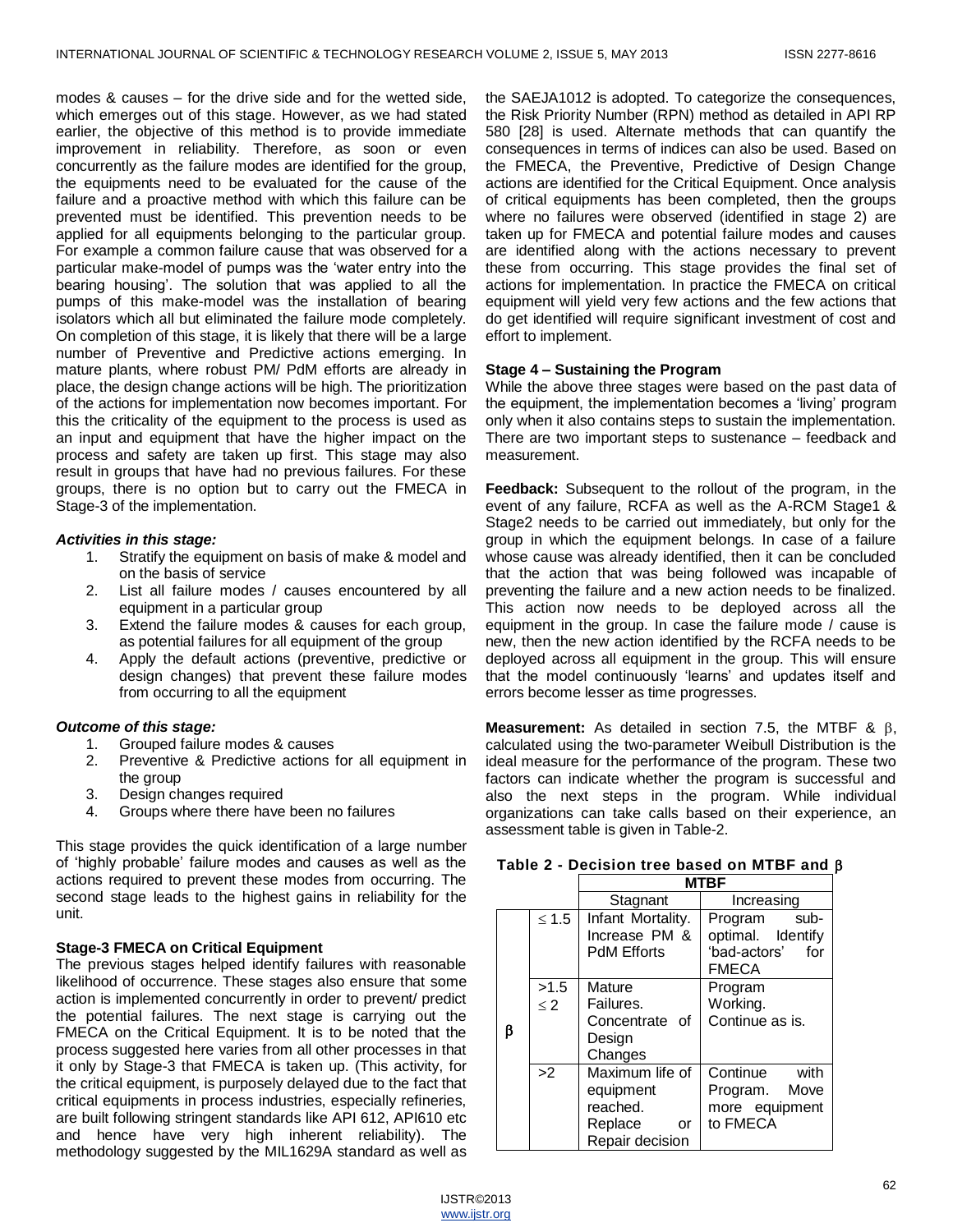By including these two key factors, the model becomes selfsustaining as well as provides an indication when its usefulness is decreasing.

# **9. FURTHER WORK**

This paper identified the new model and the process for carrying out accelerated RCM. The model has been deployed at the author's refinery. The authors propose to carry out further work by assessing the impact of the implementation of the model, applied to the large and complex refinery. The outcome of the implementation will further be used to fine tune both the model and the process. The authors also propose to use the implementation to fine tune the methodology of measurement as well as the decision tree based on the measurement.

# **10. CONCLUSION**

Petroleum refineries require extremely high levels of equipment reliability. The reliability assurance in such industries is marred by the large number of equipment, the complexity of the system, the paucity of staff to carry out dedicated reliability programs and a need for quick gains in reliability. Considering these factors it is imperative that a process that allows for refiners to obtain quick gains in reliability is the need. The A-RCM model and process provides refineries with a comprehensive tool for accelerated improvement in reliability.

## **REFERENCES**

- [1] BP, "BP Statistical Review of World Energy"; June 2012, pp 15,16, <http://www.bp.com/statisticalreview> (Online Article)
- [2] Dekker, Rommert, "Applications Of Maintenance Optimization Models: A Review And Analysis", Reliability Engineering & System Safety 51.3 (1996): 229-240.
- [3] Nowlan, F.S. and Heap, H.F.: "Reliability-Centered Maintenance"; Technical Report AD/A066-579. National Technical Information Service, US Department of Commerce, Springfield, Virginia, 1978. (Book)
- [4] Moubray, John. "RCM II: Reliability-Centered Maintenance", Industrial Press Inc., 2001. (Book)
- [5] Turner, S. "PM Optimisation–Maintenance Analysis of the Future." ICOMS Annual Conference Melbourne. 2001.
- [6] Endrenyi, J., et al. "The Present Status Of Maintenance Strategies And The Impact Of Maintenance On Reliability." Power Systems, IEEE Transactions on 16.4 (2001): 638-646.
- [7] Energyasia: "India: Shell Global Solutions Awarded Contract To Work With Three Local Refineries"; May 30, 2011 [http://energyasia.com/public-stories/india-shell](http://energyasia.com/public-stories/india-shell-global-solutions-awarded-contract-to-work-with-three-local-refineries/)[global-solutions-awarded-contract-to-work-with-three](http://energyasia.com/public-stories/india-shell-global-solutions-awarded-contract-to-work-with-three-local-refineries/)[local-refineries/](http://energyasia.com/public-stories/india-shell-global-solutions-awarded-contract-to-work-with-three-local-refineries/) (Online Article)
- [8] Mobley, R. Keith.:"An Introduction To Predictive Maintenance". Butterworth-Heinemann, 2002.(Book)
- [9] Renwick, John T.; Babson, Paul E.: "Vibration Analysis-A Proven Technique as a Predictive Maintenance Tool," Industry Applications, IEEE Transactions on Vol.IA-21, no.2, pp.324,332, March 1985
- [10] OISD Standard, "OISD-RP-119: Selection, Operation and Maintenance of Pumps"; Oil Industry Safety Directorate (2008) (Standard)
- [11] OISD Standard, "OISD-RP-124: Predictive Maintenance Practices";Oil Industry Safety Directorate (2007) (Standard)
- [12] OISD Standard, "OISD-RP-126: Specific Practices for Installation and Maintenance of Rotary Equipments"; Oil Industry Safety Directorate (2007) (Standard)
- [13] Prabhakar, Deepak: "Statistical Analysis as a tool for Tracking Reliability Improvement"; Proceeds of the National Conference on Case Studies in Process Plant Maintenance, HIMER, (27-29 November, 2002)
- [14] S. A. E: "JA1012-A Guide To The Reliability-Centered Maintenance (RCM) Standard." issued in January (2002). (Standard)
- [15] S. A. E. "JA1011-Evaluation Criteria For Reliability-Centered Maintenance Process." (1999) (Standard)
- [16] US Military Standard, "MIL-STD-1629A-Procedures for Performing a Failure Mode, Effect and Criticality Analysis." (1980) (Standard)
- [17] International Electrotechnical Commission. "IEC 60812: Analysis Techniques For System Reliability–Procedure For Failure Mode And Effects Analysis (FMEA)." (2006) (Standard)
- [18] Moubray, John.; "The Case Against Streamlined RCM." Aladon, UK (2000). (Online Article)
- [19] Prabhakar, Deepak; K, Sunil; Kulkarni, Arun: "Accelerated Reliability Centered Maintenance"; Proceeds of the XIV Refinery Technology Meet, Center for High Technology, Ministry of Petroleum & Natural Gas (20-22 September, 2007)
- [20] Selvik, J. T., and T. Aven.: "A Framework for Reliability and Risk Centered Maintenance." Reliability Engineering & System Safety 96.2 (2011): 324-331.
- [21] Schuman, Charles A., and Alan C. Brent.: "Asset Life Cycle Management: Towards Improving Physical Asset Performance In The Process Industry", International Journal of Operations & Production Management 25.6 (2005): 566-579.
- [22] Moubray, J. M.: "Is Streamlined RCM Worth The Risk", Maintenance Technology (2001).
- [23] Ahuja, I. P. S., and J. S. Khamba: "Total Productive Maintenance: Literature Review And Directions", International Journal of Quality & Reliability Management 25.7 (2008): 709-756.